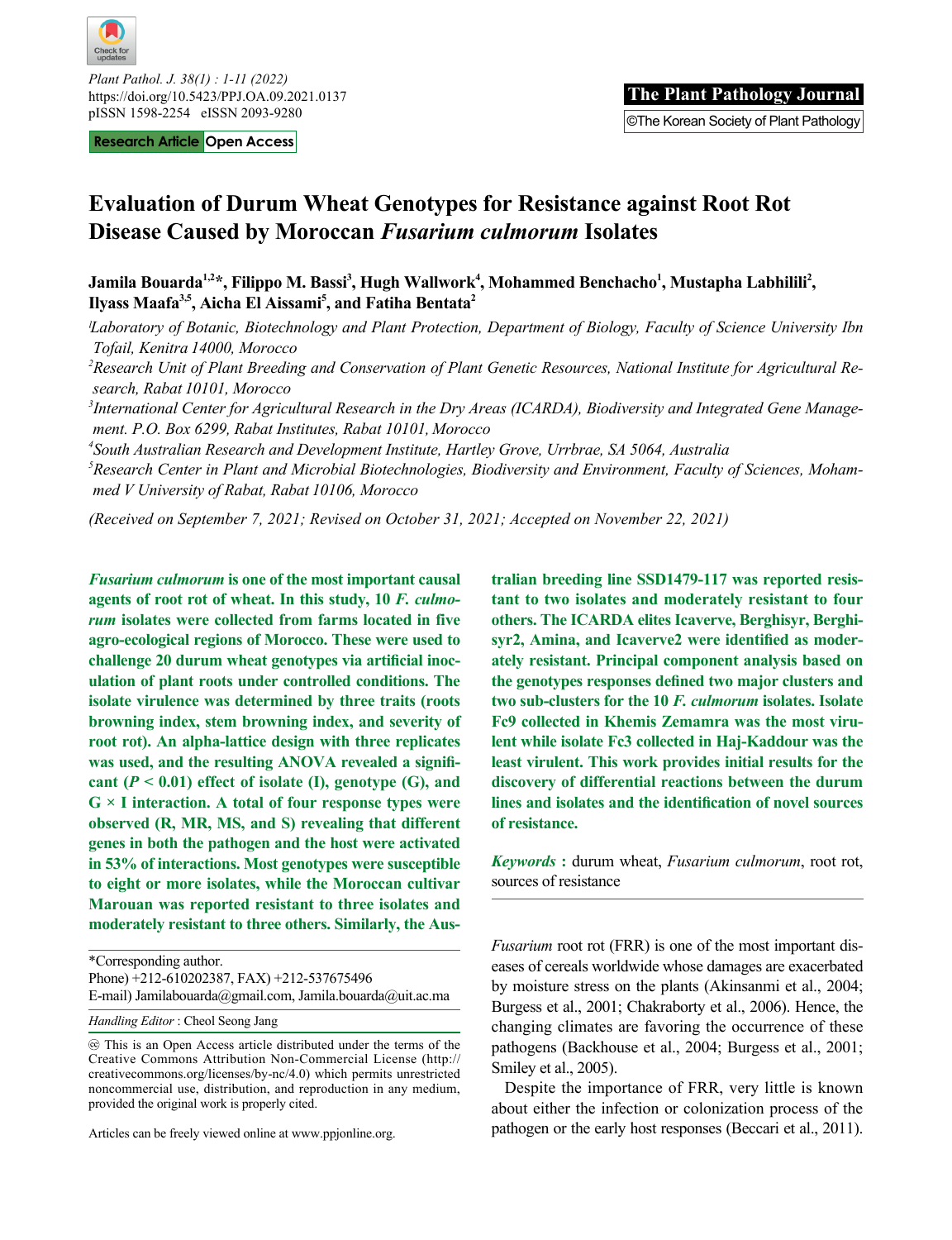The most characteristics symptoms are found at the plant stem base where brown discolorations occur. Then, FRR symptoms becomes more evident as the plant advances towards maturity and are commonly expressed by lodging, discoloration of leaves, interference of water and nutrient translocation, and reductions of grain yield and quality, accompanied by the characteristic whitehead symptom (El Yacoubi et al., 2012; El Yousfi, 2015; Mitter et al., 2006; Strausbaugh et al., 2005). The symptoms of FRR are often associated with those of *Fusarium* crown rot (FCR) because this disease is also able to infect the crown and stems; the main difference is that FCR does not generally infect the roots (Paulitz, 2006).

Soil-borne *Fusarium* diseases have been neglected in comparison to the floral disease *Fusarium* head blight (FHB), which has been the focus of many studies in the past 40 years. Studies on root resistance are generally limited by the difficulty to identify genotype-specific interactions in below-ground pathosystems (Okubara and Paulitz, 2005). Therefore, breeding for FRR resistance is restricted by limited insights into the *Fusarium* wheat root pathosystem (Kazan et al., 2012; Mudge et al., 2006; Wang et al., 2006).

*F. culmorum* and *F. pseudograminearum* are the most common and globally important causal agents of FRR and FCR of cereals (Smiley et al., 2005; Wallwork et al., 2004). *F. culmorum* causes the typical symptoms of wheat head blight, root and crown rot, and mycotoxin contamination of the grain (Chekali et al., 2013; Cook, 2010; Scherm et al., 2013; Tunali et al., 2008; Wagacha and Muthomi, 2007). It is a major constraint to cereal production in many parts of the world, especially in arid and semi-arid regions (Backhouse et al., 2004; Cook 1981; Rossi et al., 1995; Tunali et al., 2008; Van Wyk et al., 1987). Moreover, this pathogen has been shown to be one of the predominant *Fusarium*  spp*.* in the cooler areas such as north, central and west Europe (Parry et al., 1995) and Canada (Demeke et al., 2005). It has also been identified as one of the predominant *Fusarium* species in Germany (Muthomi et al., 2000), Turkey (Gebremariam et al., 2018; Tunali et al., 2008), and Japan (Chung et al., 2008). Kosiak et al. (2003) ranked *F. culmorum* among the four most frequently isolated *Fusarium*  spp. from wheat, barley and oats in Norway. It has also been reported that *F. culmorum* is one of the most common *Fusarium* diseases of cereals in Tunisia (Chekali et al., 2013; Oufensou et al., 2019) and the most prevalent agent of FRR in Morocco (El Yacoubi et al., 2012; El Yousfi 1984; Khabouze, 1988).

The biology of *F. culmorum* causing FRR is different from that of *F. pseudograminearum* involved in cereal

crown rots. *F. pseudograminearum* is predominantly associated with FCR (Akinsanmi et al., 2004; Chakraborty et al., 2010). It is more frequent in Australia, China, Canada, the Pacific Northwest of the United States, North Africa, South Africa, and the Middle East (Alahmad et al., 2018; Kazan and Gardiner, 2018; Wallwork et al., 2004; Xu et al., 2018). *F. pseudograminearum* is more frequent in warmer regions; whereas *F. culmorum* is able to grow at lower temperatures (Doohan et al., 2003). Both pathogens produce lesions on the coleoptile, roots, and subcrown internode and cause browning of the stem bases (Chekali et al., 2013).

The colonization process of *F. culmorum* in the stem base of wheat seedlings initiates by progression of the fungus through the layers of the leaf sheaths at the stem base. In response to this, the host reaction is thought to include systemic signaling, resulting in the expression of defenseassociated genes in leaf sheaths in advance of those infected by the fungus (Beccari et al., 2011). Covarelli et al. (2012) reported that after stem base inoculation, *F. culmorum* can extensively colonize stem tissues, but it is not able to reach the spikes until plant maturity. However, other studies concluded that none of the *Fusarium* species can colonize spikes by this route (Burgess et al., 1975; Clement and Parry, 1998; Gelisse et al., 2006; Purss, 1971; Snijders, 1990).

Differences in environmental factors and the relative aggressiveness of the different *Fusarium* species and strains are probably important reasons for the contrasting results (Diaz Arias, 2012; Wang et al., 2015). It was reported that toxin translocation might occur from the roots (Covarelli et al., 2012; Winter et al., 2013), therefore, further attention on this species should be expected where environmental conditions favor root and crown rot diseases (Scherm et al., 2013).

Wheat is prone to infection with many pathogens causing seed rot and damping-off diseases at different stages of plant growth (Ishtiaq et al., 2019). Under field conditions, Chekali et al. (2013) revealed that bread wheat and durum wheat cultivars seem to be susceptible to FRR but that some bread wheat cultivars had partial resistance. Durum wheat (*Triticum durum* Desf) damage commonly exceeds 50% reduction in grain yield (Jones and Clifford 1978; Smiley et al., 2005). Many studies have shown that durum wheat is in fact the most sensitive crop to FRR in Morocco (Lyamani, 1988; Mergoum, 1991; Nsarellah et al., 2000). Therefore, the main objective of this study was to find novel sources of resistance to *Fusarium culmorum* in durum wheat.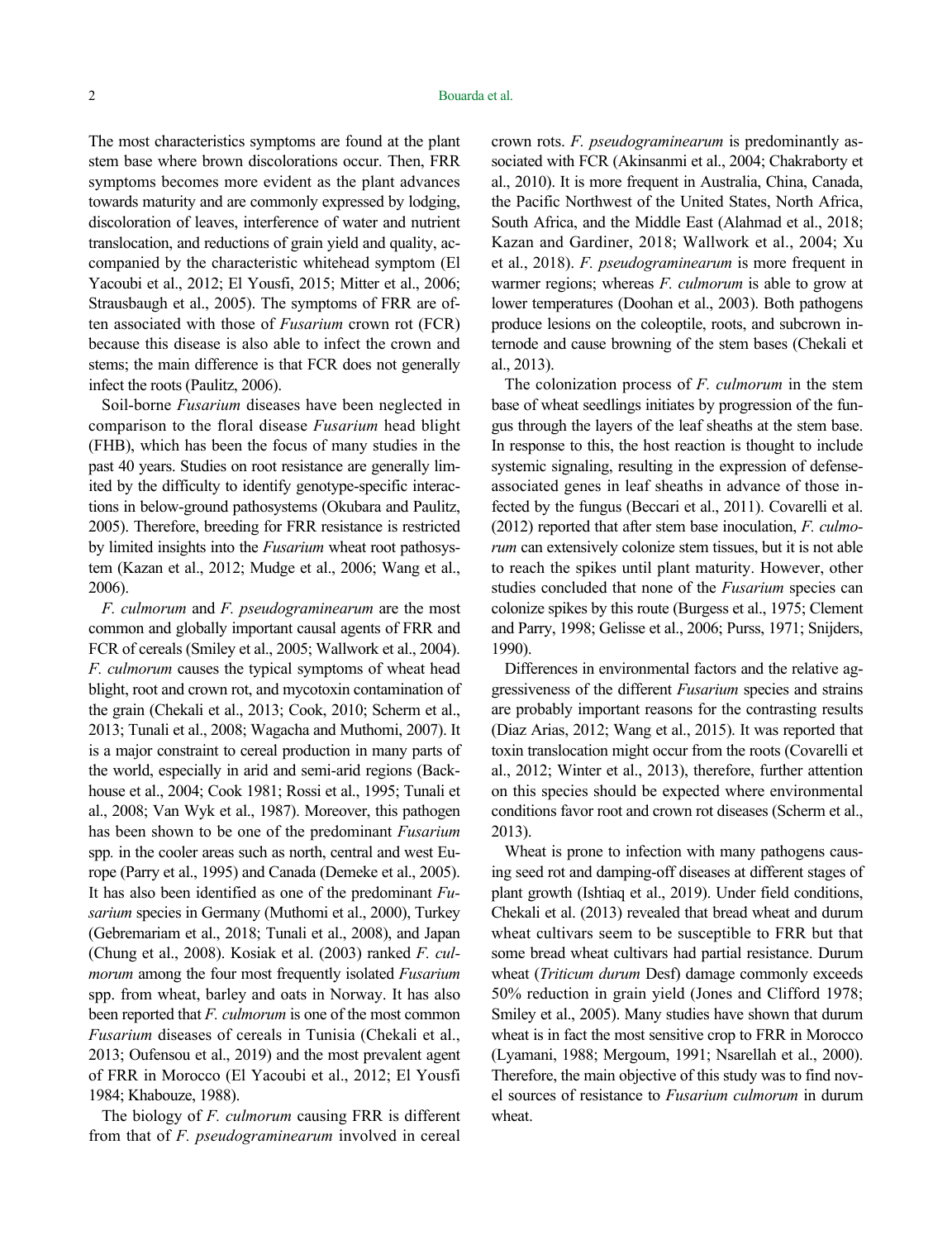### **Materials and Methods**

**Plant material.** A preliminary test involving 89 durum wheat genotypes challenged with FRR mixtures, allowed to identify 20 genotypes showing differential responses. These 20 were used in this study and full information is available in Table 1. This differential set included six Moroccan cultivars, 10 ICARDA's breeding lines, and four lines with partial resistance against South Australian *F. pseudograminearum* strains. These lines were all selected from the same cross involving a complex pedigree that included a resistance donor Triticum dicoccon (AUS18743), a South Australian bread wheat  $\times$  durum hybrid (WID902), three crosses to the durum variety Kalka and two crosses to a South Australian breeding line WI99007.

**Inoculum production.** Infected durum wheat samples, displaying the root rot symptoms, were collected during 2014-2015 and 2017-2018 seasons from five agroecological regions of Morocco. The roots of the samples were sterilized in 3% sodium hypochlorite for 3 min, rinsed thrice with sterile distilled water, and then dried on a sterile paper towel before being mounted on potato dextrose agar medium at 25°C for 3-7 days. The resulting fungal colonies were isolated, purified and identified according

**Table 1.** List of durum wheat genotypes used in this study

to Nelson et al. (1983) and Leslie and Summerell (2006). Single spores of each isolate were grown on SNA plates for 10 days at 25°C. Ten isolates of *F. culmorum* were chosen for this study, the site of collection are described in Table 2. To harvest the fungus, 10 ml of sterile distilled water were added to the plates, then conidia and mycelium were scraped from the agar surface using a sterile scalpel. The resulting suspension was filtered through two layers of cheesecloth and the conidial concentration for each isolate was adjusted to  $10^6$  spores/ml amended with Tween 20.

**Inoculation and experimental design.** The seeds of the 20 differential genotypes were surface sterilized in 2% sodium hypochlorite for 10 min followed by 2 min in 70% ethanol, and finally rinsed thrice with sterile distilled water. The seeds were then sown in 10-l pots prepared with an even mixture (1:1:1) of autoclaved soil, peat and sand under controlled greenhouse conditions set at 16 h photoperiod and a temperature of 22±2°C. Each pot contained only one plant. At early stem elongation stage (2nd detectable node, Z32) (Zadoks et al., 1974), plants were carefully removed from the soil mixture to avoid root injury and the root tips were hurt using sterilized scissors. The roots were then dipped into a spore suspension generated from one single isolate for 10 min. For mock test, plants were dipped in sterile distilled water. The inoculation tray hosted five genotypes

| ID               | Name                  | Origin                                              |
|------------------|-----------------------|-----------------------------------------------------|
| <b>RRM19-001</b> | Berghisyr2            | <b>ICARDA</b>                                       |
| RRM19-002        | Berghisyr             | <b>ICARDA</b>                                       |
| RRM19-003        | Hessept1              | <b>ICARDA</b>                                       |
| RRM19-004        | Hessept <sub>2</sub>  | <b>ICARDA</b>                                       |
| RRM19-005        | Icaverve              | <b>ICARDA</b>                                       |
| <b>RRM19-006</b> | Icambel <sub>2</sub>  | <b>ICARDA</b>                                       |
| RRM19-007        | Icambel               | <b>ICARDA</b>                                       |
| RRM19-015        | Amina                 | <b>ICARDA</b>                                       |
| RRM19-016        | Icaverve <sub>2</sub> | <b>ICARDA</b>                                       |
| RRM19-017        | Jabal                 | <b>ICARDA</b>                                       |
| Faraj            | Faraj                 | <b>ICARDA/INRA</b>                                  |
| Louiza           | Louiza                | CIMMYT/INRA                                         |
| Karim            | Karim                 | <b>CIMMYT/INRA</b>                                  |
| Toumouh          | Toumouh               | <b>ICARDA/INRA</b>                                  |
| Marouane         | Marouane              | <b>INRA</b>                                         |
| Marjana          | Marjana               | <b>INRA</b>                                         |
| SSD1476-137      | SSD1476-137           | South Australian Research and Development Institute |
| SSD1476-233      | SSD1476-233           | South Australian Research and Development Institute |
| SSD1479-117      | SSD1479-117           | South Australian Research and Development Institute |
| SSD1479-106      | SSD1479-106           | South Australian Research and Development Institute |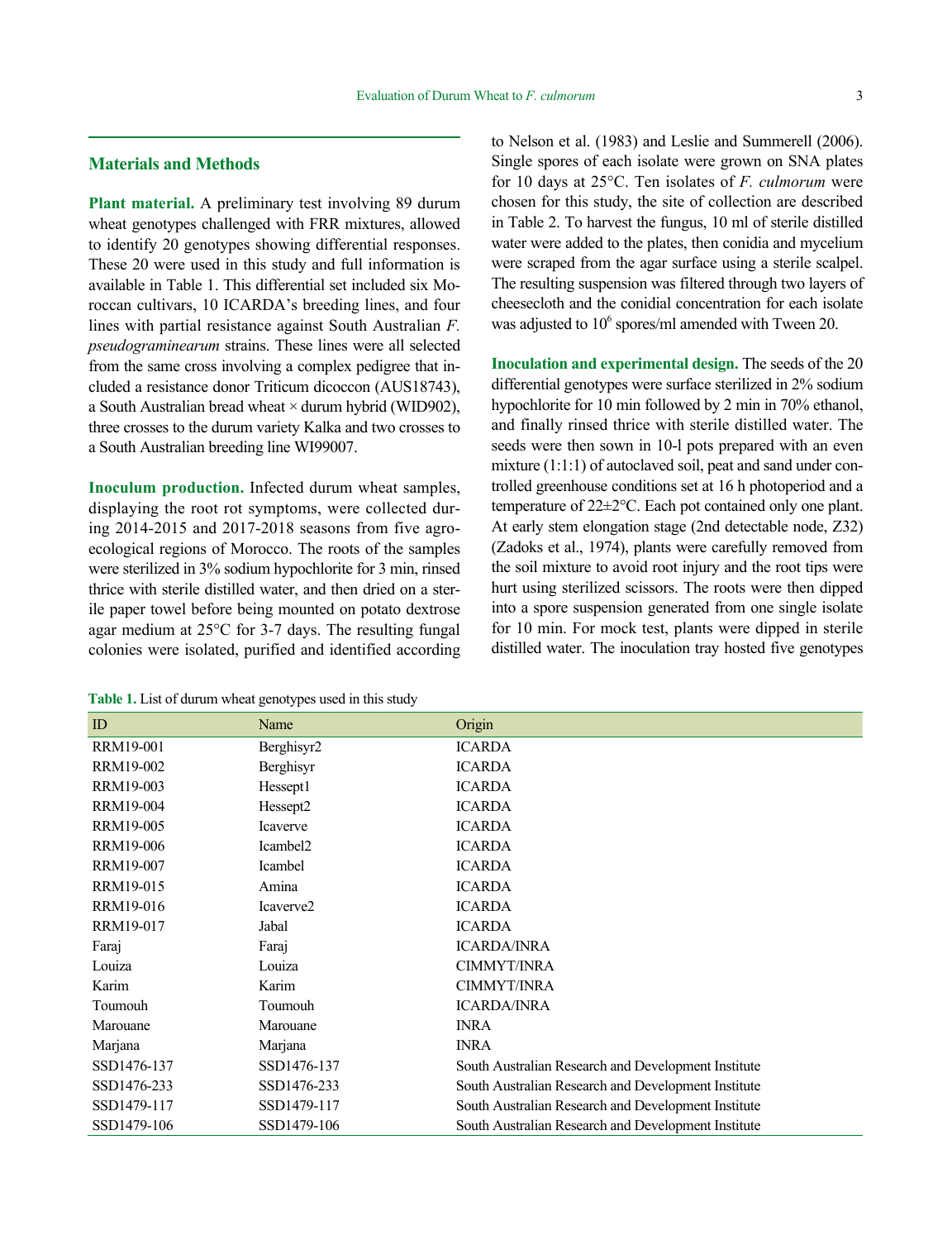#### 4 Bouarda et al.

| Isolate of $F$ , culmorum | Site of isolation |           | Coordinates |           |  |  |  |  |
|---------------------------|-------------------|-----------|-------------|-----------|--|--|--|--|
|                           |                   | Longitude | Latitude    | Climate   |  |  |  |  |
| <b>INRA-Fc1</b>           | Sidi Allal Tazi   | $-6.34$   | 34.47       | Sub-humid |  |  |  |  |
| <b>INRA-Fc2</b>           | Merchouch         | $-6.72$   | 33.62       | Semi-arid |  |  |  |  |
| INRA-Fc3                  | Haj-Kaddour       | $-5.42$   | 33.83       | Semi-arid |  |  |  |  |
| <b>INRA-Fc4</b>           | <b>Meknes</b>     | $-5.49$   | 33.84       | Semi-arid |  |  |  |  |
| <b>INRA-Fc5</b>           | Youssoufia        | $-8.55$   | 32.23       | Semi-arid |  |  |  |  |
| <b>INRA-Fc6</b>           | Ksar El Kebir     | $-5.91$   | 34.97       | Sub-humid |  |  |  |  |
| <b>INRA-Fc7</b>           | Sidi El Aidi      | $-7.62$   | 33.12       | Semi-arid |  |  |  |  |
| <b>INRA-Fc8</b>           | Jemaa Shaim       | $-8.85$   | 32.35       | Semi-arid |  |  |  |  |
| INRA-Fc9                  | Khemis Zemamra    | $-8.70$   | 32.63       | Semi-arid |  |  |  |  |
| $INRA-Fe10$               | Annoceur          | $-4.86$   | 33.69       | Sub-humid |  |  |  |  |

**Table 2.** Basic information of the isolates of *Fusarium culmorum* used in this study

to ensure only root tips came into contact with the solution. Three plants per genotype per isolate were treated, for a total of 20 genotypes, three replicates, 10 isolates and one mock treatment*.* The experiment designed was an alphalattice design with three replicates, and four sub-blocks of size five, corresponding to the five genotypes that fit together inside one inoculation tray, and 20 being the number of pots that fit on one glasshouse bench.

**Disease evaluation.** At maturity (Z75), each plant was carefully pulled from the pots and rinsed under running water. The stem discoloration (stem browning index [SBI]) was evaluated as described by Wallwork et al. (2004). The roots were rated for the extent of discoloration (root browning index, RBI) using a 0-4 scale: 0, no visible symptoms; 1, slightly necrotic; 2, moderately necrotic; 3, severely necrotic; 4, completely necrotic. Both indexes for stem and roots were combined into a root rot severity (RRS) value assessed on a scale of 0-5: 0, no discoloration; 1, small scattered necrotic lesions on subcrown internode or roots; 2,

distinct dark lesions of basal parts particularly on subcrown internode and roots; 3, large necrotic lesions on crown, subcrown internode and roots with loss of plant vigor; 4, severe rotting of basal parts, plant chlorotic often wilted or stunted, some culms dead; 5, plant was killed before reaching maturity.

**Statistical analysis.** The three measured traits were subjected to analysis of variance (ANOVA) using META-R software (Alvarado et al., 2015) assuming genotypes and isolates as fixed effects. The basic linear unbiased estimates (BLUEs) value was calculated for each genotype and each isolate, and the least significant difference (LSD) value was also derived for each isolate  $(P < 0.01)$ . Principal component analysis (PCA) was performed by GEA-R software (Pacheco et al., 2015) using the BLUEs of RRS as inputs to define the existing similarities between isolates. Based on the LSD calculated for each isolate, the response of the genotype to RRS was divided into four classes corresponding to once, twice, three times, and more LSD value. To

| rum | Table 3. Roots browning index, stem browning assessment, and severity of root rot of wheat seedlings inoculated with <i>Fusarium culmo</i> - |
|-----|----------------------------------------------------------------------------------------------------------------------------------------------|
|     |                                                                                                                                              |

| Source of variation           | Ratio of total variation |                     |                      |  |  |  |  |
|-------------------------------|--------------------------|---------------------|----------------------|--|--|--|--|
|                               | Roots browning index     | Stem browning index | Severity of root rot |  |  |  |  |
| Isolate $(\%)$                | $21**$                   | $56**$              | $11**$               |  |  |  |  |
| Genotype $(\%)$               | $15***$                  | $6***$              | $17**$               |  |  |  |  |
| Genotype $\times$ Isolate (%) | 48**                     | $27**$              | $53**$               |  |  |  |  |
| Error $(\% )$                 | 17                       | 11                  | 19                   |  |  |  |  |
| <b>LSD</b>                    | 0.21                     | 0.17                | 0.22                 |  |  |  |  |
| <b>CV</b>                     | 19.64                    | 19.42               | 21.28                |  |  |  |  |
| Heritability $(\%)$           | 73                       | 64                  | 74                   |  |  |  |  |

LSD, least significant difference; CV, coefficient of variation.

\*\**P* < 0.01.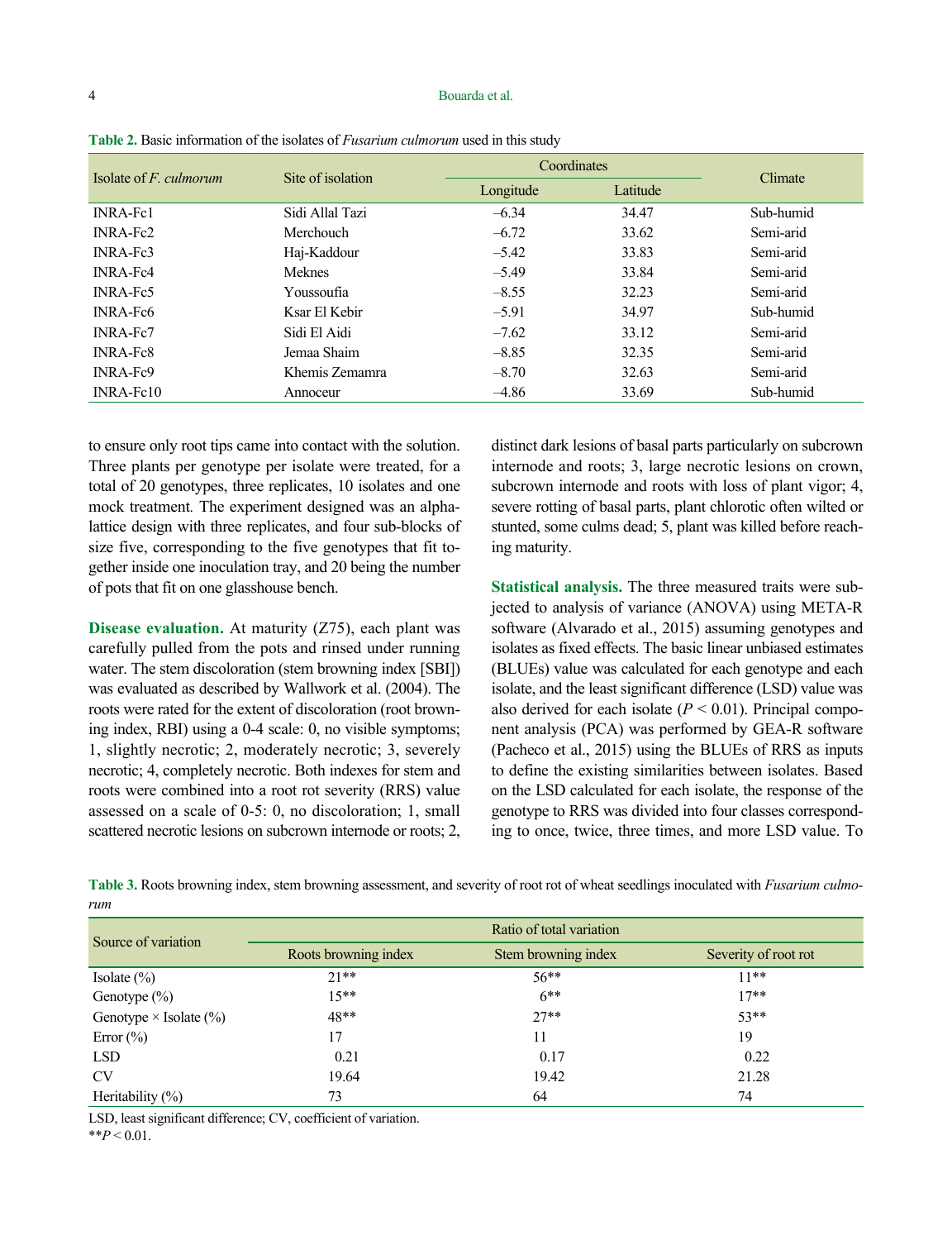each class was assigned a resistant (R), moderately resistant (MR), moderately susceptible (MS), and susceptible (S) disease response value, respectively.

## **Results**

The ANOVA for the three traits (SBI, RBI, and RRS) revealed significant differences among genotypes, isolates, and genotypes by isolates  $(P < 0.01)$  (Table 3). The interaction explained most of the phenotypic variation for RBI and RRS at 48% and 53%, respectively. For SBI the isolate effect was instead superior to all other sources of variations with 56%. For all three traits, the effect of isolates was superior to what explained by genotypes, suggesting that a portion of the pathogenicity could not be captured by this set of differential genotypes. The coefficient of variation of all experiments was below 22%, and the heritability reached 73%, 64%, and 74% for RBI, SBI, and RRS, respectively.

**Genotypes reaction to the isolates.** A total set of 20 durum wheat genotypes were challenged with 10 *F. culmorum* isolates (Table 4). In all cases the genotypes presented differential responses to the isolates. Only the major Moroccan commercial cultivar 'Karim' was susceptible to all isolates. Five genotypes showed MR response to at least one isolate, and other five were recorded as MR against two or three isolates. The recently released Moroccan cultivar 'Faraj' resulted susceptible (MS or S) against six isolates, but MR against four. Seven genotypes resulted as providing R response to at least one isolate, among these was the Moroccan cultivar 'Marouane', with six resistance (R or MR) responses, and the Australian resistance source SSD1479-117, also with resistance (R or MR) responses. It is worth mentioning also the ICARDA's elite lines 'Icaverve' and 'Berghisyr' as these combined R responses

|  |  |  |  |  | Table 4. Fusarium root rot severity response of 20 durum wheat genotypes inoculated with 10 Fusarium culmorum isolates |
|--|--|--|--|--|------------------------------------------------------------------------------------------------------------------------|
|--|--|--|--|--|------------------------------------------------------------------------------------------------------------------------|

|                           | F. culmorum isolates INRA-Fc |                |              |                  |              |                |                  |                  |                  |                  |
|---------------------------|------------------------------|----------------|--------------|------------------|--------------|----------------|------------------|------------------|------------------|------------------|
| Genotypes                 | 1                            | $\overline{2}$ | 3            | $\overline{4}$   | 5            | 6              | $\overline{7}$   | 8                | 9                | 10               |
| Marouane                  | $\mathbb{R}$                 | $\mathbb{R}$   | <b>MR</b>    | <b>MR</b>        | $\mathbb{R}$ | <b>MR</b>      | <b>MS</b>        | <b>MS</b>        | S                | S                |
| SSD1479-117               | $\mathbf R$                  | <b>MS</b>      | ${\bf R}$    | <b>MR</b>        | <b>MR</b>    | <b>MR</b>      | <b>MR</b>        | S                | MS               | S                |
| Icaverve                  | <b>MS</b>                    | <b>MR</b>      | $\mathbb{R}$ | S                | <b>MS</b>    | <b>MR</b>      | S                | S                | <b>MS</b>        | <b>MR</b>        |
| Berghisyr                 | <b>MS</b>                    | <b>MR</b>      | <b>MR</b>    | S                | S            | $\mathbb{R}$   | <b>MR</b>        | MS               | ${\bf S}$        | S                |
| Berghisyr2                | <b>MR</b>                    | $\mathbf S$    | S            | S                | S            | $\mathbb{R}$   | <b>MR</b>        | <b>MS</b>        | S                | <b>MR</b>        |
| Amina                     | R                            | S              | MR           | S                | MS           | <b>MS</b>      | S                | MS               | S                | S                |
| Icaverve2                 | $\mathbf S$                  | S              | R            | MS               | MS           | <b>MR</b>      | $\mathbf S$      | S                | S                | S                |
| Faraj                     | <b>MR</b>                    | <b>MR</b>      | S            | ${\bf S}$        | MS           | <b>MS</b>      | S                | <b>MR</b>        | <b>MS</b>        | <b>MR</b>        |
| Marjana                   | S                            | <b>MR</b>      | <b>MR</b>    | S                | MS           | S              | <b>MR</b>        | <b>MR</b>        | <b>MS</b>        | S                |
| Toumouh                   | S                            | <b>MR</b>      | S            | S                | <b>MR</b>    | MS             | S                | <b>MR</b>        | <b>MS</b>        | <b>MS</b>        |
| SSD1479-106               | <b>MR</b>                    | <b>MS</b>      | <b>MR</b>    | <b>MR</b>        | <b>MS</b>    | S              | MS               | S                | $\mathbf S$      | S                |
| Jabal                     | S                            | <b>MR</b>      | <b>MR</b>    | ${\bf S}$        | MS           | MS             | ${\bf S}$        | ${\bf S}$        | S                | <b>MR</b>        |
| Hessept2                  | S                            | <b>MS</b>      | S            | <b>MR</b>        | <b>MR</b>    | <b>MS</b>      | S                | S                | S                | <b>MS</b>        |
| Hessept1                  | S                            | S              | S            | <b>MR</b>        | MS           | S              | <b>MR</b>        | S                | S                | ${\bf S}$        |
| Luiza                     | <b>MR</b>                    | <b>MS</b>      | S            | ${\bf S}$        | S            | MS             | S                | MS               | MS               | MS               |
| SSD1476-137               | S                            | <b>MS</b>      | <b>MR</b>    | S                | <b>MS</b>    | ${\bf S}$      | <b>MS</b>        | ${\bf S}$        | ${\bf S}$        | ${\bf S}$        |
| SSD1476-233               | MS                           | S              | <b>MR</b>    | S                | S            | S              | MS               | S                | S                | ${\bf S}$        |
| Icambel                   | S                            | S              | <b>MR</b>    | S                | <b>MS</b>    | $\mathbf S$    | $\mathbf S$      | $\mathbf S$      | S                | S                |
| Icambel2                  | S                            | S              | $\mathbf S$  | ${\bf S}$        | ${\bf S}$    | ${\bf S}$      | ${\bf S}$        | ${\bf S}$        | ${\bf S}$        | <b>MR</b>        |
| Karim                     | S                            | S              | S            | $\mathbf S$      | $\mathbf S$  | $\mathbf S$    | ${\bf S}$        | ${\bf S}$        | ${\bf S}$        | ${\bf S}$        |
| Combined sum of responses |                              |                |              |                  |              |                |                  |                  |                  |                  |
| $\mathbb{R}$              | 3                            | 1              | 3            | $\boldsymbol{0}$ | 1            | $\overline{c}$ | $\boldsymbol{0}$ | $\boldsymbol{0}$ | $\boldsymbol{0}$ | $\boldsymbol{0}$ |
| <b>MR</b>                 | 4                            | 6              | 9            | 5                | 3            | $\overline{4}$ | 5                | 3                | $\theta$         | 5                |
| MS                        | 3                            | 5              | $\theta$     |                  | 10           | 6              | 4                | 5                | 6                | 3                |
| S                         | 10                           | 8              | 8            | 14               | 6            | 8              | 11               | 12               | 14               | 12               |

Genotypes and isolates are sorted based on reciprocal similarities.

R, resistant; MR, moderately resistant; MS, moderately susceptible; S, susceptible.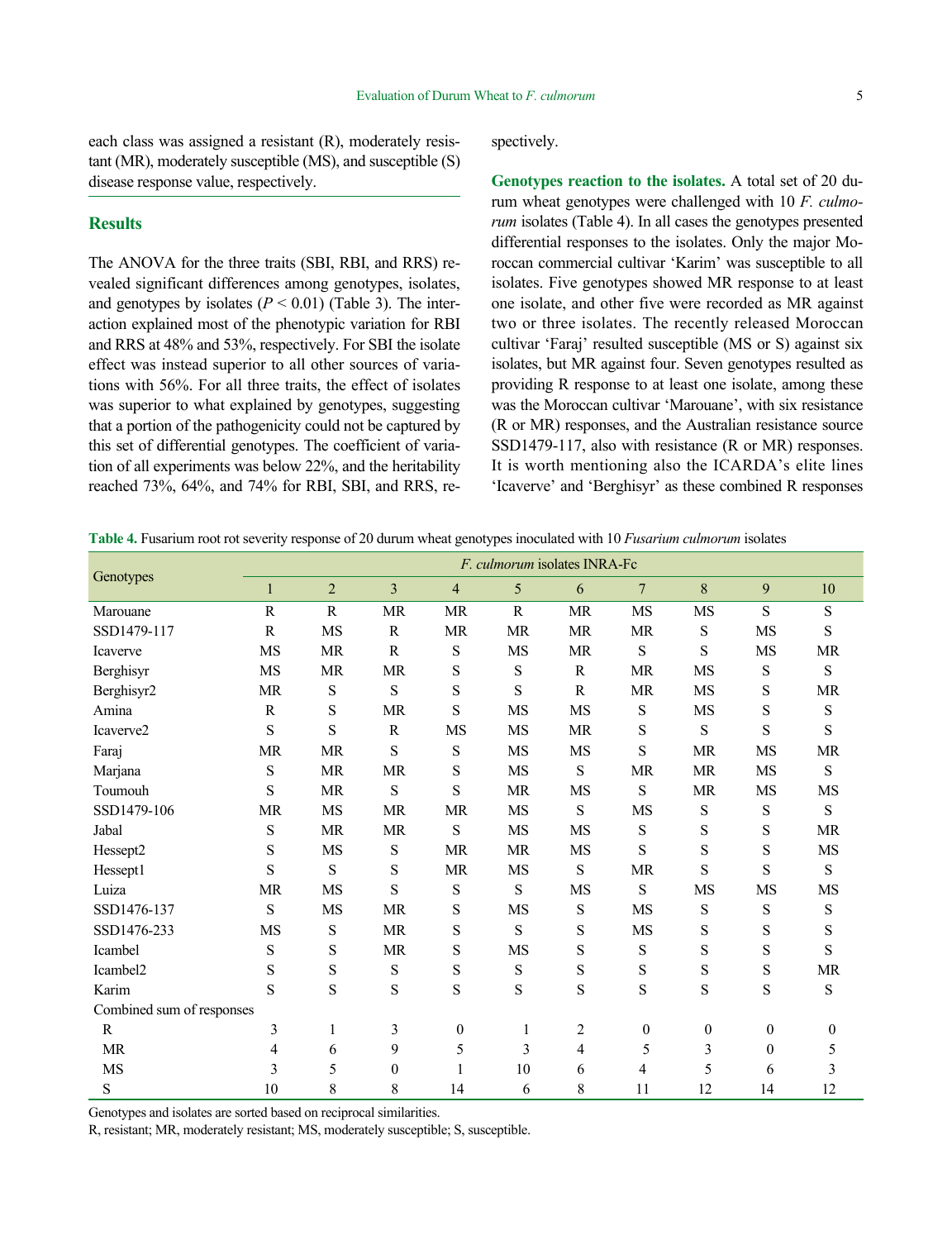## 6 Bouarda et al.



**Fig. 1.** A hierarchical cluster dendrogram showing similarity of 10 *Fusarium culmorum* isolates based on phenotypic data of 20 Durum wheat genotypes after seedling inoculation using the ward method. Isolates are clustered in a total of four sub-clades including two major clades and two sub-clades.

with MR against isolate INRA-Fc10. No genotype showed resistance against all isolates. From a breeding standpoint, the pyramiding of Marouane, SSD1479-117, Berghisyr2, and Faraj could provide resistances (MR or R) against nine isolates, and MS response to the highly virulent isolate INRA-Fc9.

**Pathogenicity of** *F. culmorum* **isolates on durum wheat.**  All isolates of *F. culmorum* significantly increased disease incidence compared to mock inoculated plants. In order of virulence, the isolate INRA-Fc3, INRA-Fc1, INRA-Fc2, INRA-Fc6, INRA-Fc7, INRA-Fc4, INRA-Fc10, INRA-Fc5, INRA-Fc8, and INRA-Fc9 resulted between eight to all genotypes being recorded as susceptible (MS or S). In particular, INRA-Fc9 was virulent on all genotypes, while for INRA-Fc8 only MR reactions were recorded for the three Moroccan cultivars 'Faraj', 'Marjana', and 'Toumouh'. This wide range of phenotypic responses shown by the 20 genotypes against the 10 isolates, and the significant interaction between genotypes and isolates prompts to a more in-depth study of the virulence spectrum among isolates. PCA test among the 10 isolates according to their RRS disease response on the genotypes defined two main clades and two sub-clades (Fig. 1). Clade I consisted of the isolates INRA-Fc2, INRA-Fc8, INRA-Fc9, and INRA-Fc10 originated from Merchouch, Jemaa Shaim, Khemis Zemamra, and Annoceur, respectively. This cluster groups three of the four most virulent isolates with a mild one (IN-



**Fig. 2.** Map of Morocco showing the geographical distribution of the 10 *Fusarium culmorum* isolates.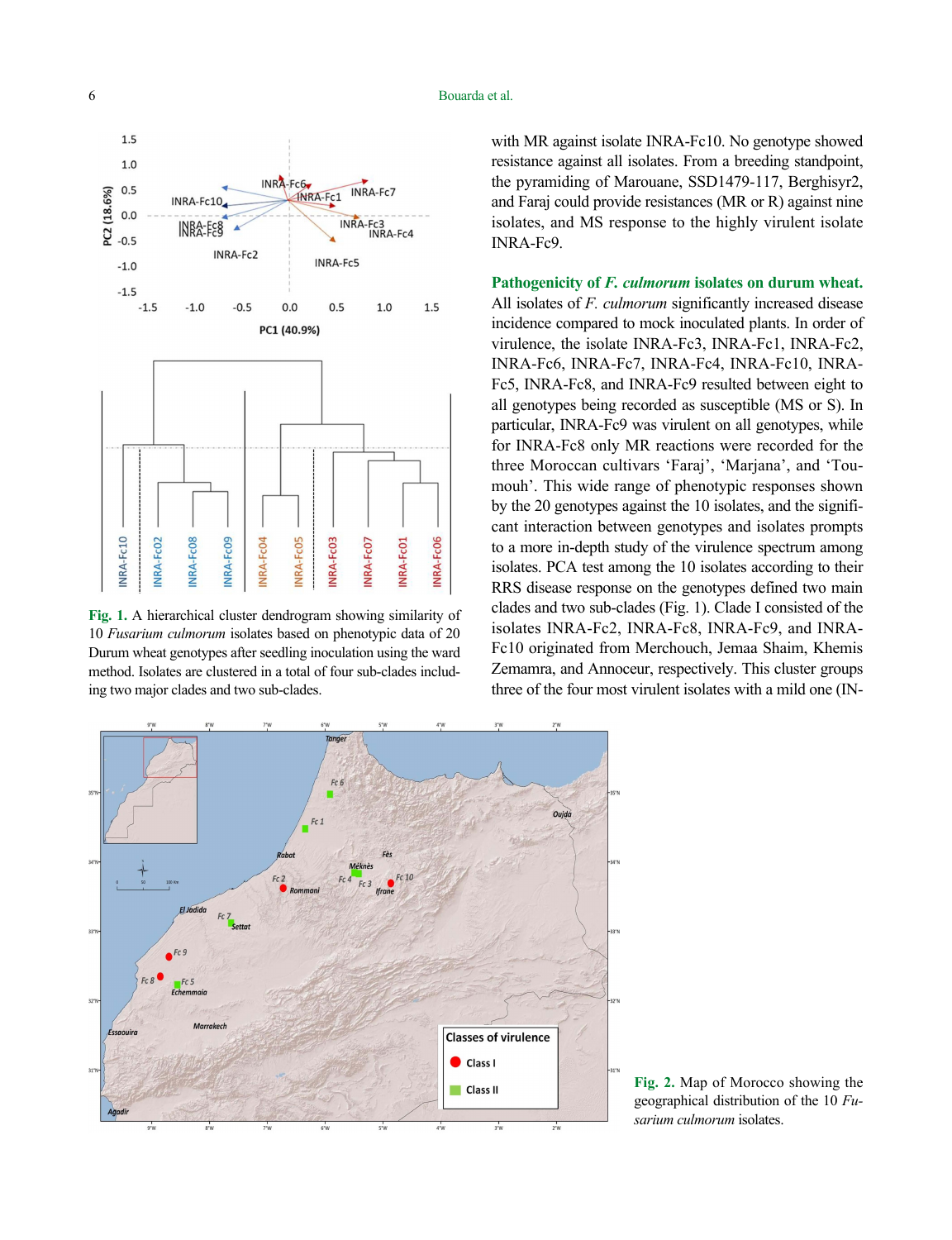RA-Fc2), and no evident geographical distribution (Fig. 2). Clade II grouped the remaining isolates INRA-Fc1, INRA-Fc3, INRA-Fc4, INRA-Fc5, INRA-Fc6, and INRA-Fc7 collected throughout Morocco, of which only INRA-Fc5 was identified as highly virulent. The cartographic distribution of isolates belonging to different clades is presented in Fig. 2, but no obvious geographical dispersion pattern can be observed.

### **Discussion**

The study of resistance to fungi attacking the roots is hindered by the difficulty of identifying genotype-specific interactions in below-ground pathosystems and finding a genotype with an acceptable level of resistance (Okubara and Paulitz, 2005). FRR resistance is no exception, making breeding for resistance a daunting challenge due to the limited insights into the *Fusarium* wheat root pathosystem (Kazan et al., 2012; Mudge et al., 2006; Wang et al., 2006). Similarly to FHB, wheat resistance against FCR and FRR is partial and often quantitative in nature (Beccari et al., 2011; Bovill et al., 2006; Collard et al., 2005; Wallwork et al., 2004).

Despite the efforts made by pathologists to find resistance to FCR, only a few quantitative trait loci have been detected (Bovill et al., 2010; Li et al., 2010a; Ma et al., 2010; Poole et al., 2012; Wallwork et al., 2004; Zheng et al., 2014). Wallwork et al. (2004) have reported that the lines '2-49' and 'Sunco' were equally resistant to *F. culmorum* and *F. pseudogramineaum*. FRR caused by *F. culmorum* is less studied and limited reports of resistance exist.

The first wheat genotypes showing partial resistance against seedling root rot have been described only very recently (Wang et al., 2015) with the cultivar 'Florence-Aurore' and breeding Line 162.11 that showed characteristics of partial resistance to root colonization by *F. graminearum.* Alternatively, Li et al. (2010b) suggested that the observed partial resistance against seedling root rot is likely dependent on the plant age. Previous reports have demonstrated that *Fusarium* spp. release several virulence factors after penetration that can rapidly overcome simple defence mechanisms (Kang and Buchenauer, 1999, 2000; Phalip et al., 2005; Proctor et al.*,* 1995; Voigt et al., 2005). Vergne et al. (2010) have defined that partial resistance is first characterized by a quantitative limitation to the pathogen growth, and Beccari et al. (2011) have suggested that the inability of the pathogen to enter the vascular tissue is a major mechanism of FRR resistance. Thus, partial FRR resistance is characterized by three aspects: (1) no evident resistance during seedling against epidermis penetration and

invasion, but (2) resistance to the infection of cortical root cells, which is assumed to result in a delayed and reduced migration into the stem base, and (3) a resistance to vascular bundle infection in stem tissues (Wang et al., 2015). For seedling root rot disease, a few major wheat resistance sources are reported (Li and Yin, 2008; Mitter et al., 2006; Wildermuth et al., 2001).

In the present work, 10 isolates of *F. culmorum*, the main causal agent of FRR in Morocco were used to challenge 20 durum wheat genotypes. The three traits tested resulted in high heritabilities, suggesting a strong genetic control. Significant statistical differences could be observed among genotypes, isolates, and their interactions. Despite being a relatively small dataset, an array of different responses could be observed (Table 3). Fifty-three percent of the total phenotypic variation could be explained by interactions between host and pathogen genes. These findings are in agreement with several authors who suggested that resistance to root rot diseases can only be obtained by pyramiding several resistance genes. Nevertheless, moderately resistant genotypes could already be found, with adequate response to half of the tested isolates such as the Moroccan cultivar 'Marouane' and the Australian breeding line 'SSD1479-117'. The pyramiding of the resistance loci of 'Marouane', 'SSD1479-117', 'Berghisyr2', and 'Faraj' would be sufficient to develop new varieties with good resistance against most of the tested isolates. However, no resistance could be identified against INRA-Fc9. A special mention should be made for the SSD set developed by South Australian Research and Development Institute (SARDI). These entries have been developed over several generations of crosses and selecting for resistance against *F. pseudograminearum* utilising an outdoor terrace system where crown rot is screened on adult plants (Wallwork et al., 2004). Testing against *F. culmorum* isolates, one entry confirmed its resistance against six of the 10 isolates.

The set of 20 lines presented here appears as an ideal initial panel to develop differentials to distinguish *F. culmorum* virulence patterns. This first screening failed to identify any two isolates with identical virulence/avirulence response. Mitter et al. (2006) also reported that field populations of *F. culmorum* isolates had high genetic diversity, even among isolates obtained from a single farm. Furthermore, Tunali et al. (2008) showed that the incidence of *Fusarium* spp. varies among 11 agro-ecological zones in Turkey. PCA was used to attempt a high-level grouping of the isolates. It defined two major clades and two subclades, but these did not appear as matching any evident geographical distribution. This result was remarkably similar to what was observed by Gamba et al. (2017) when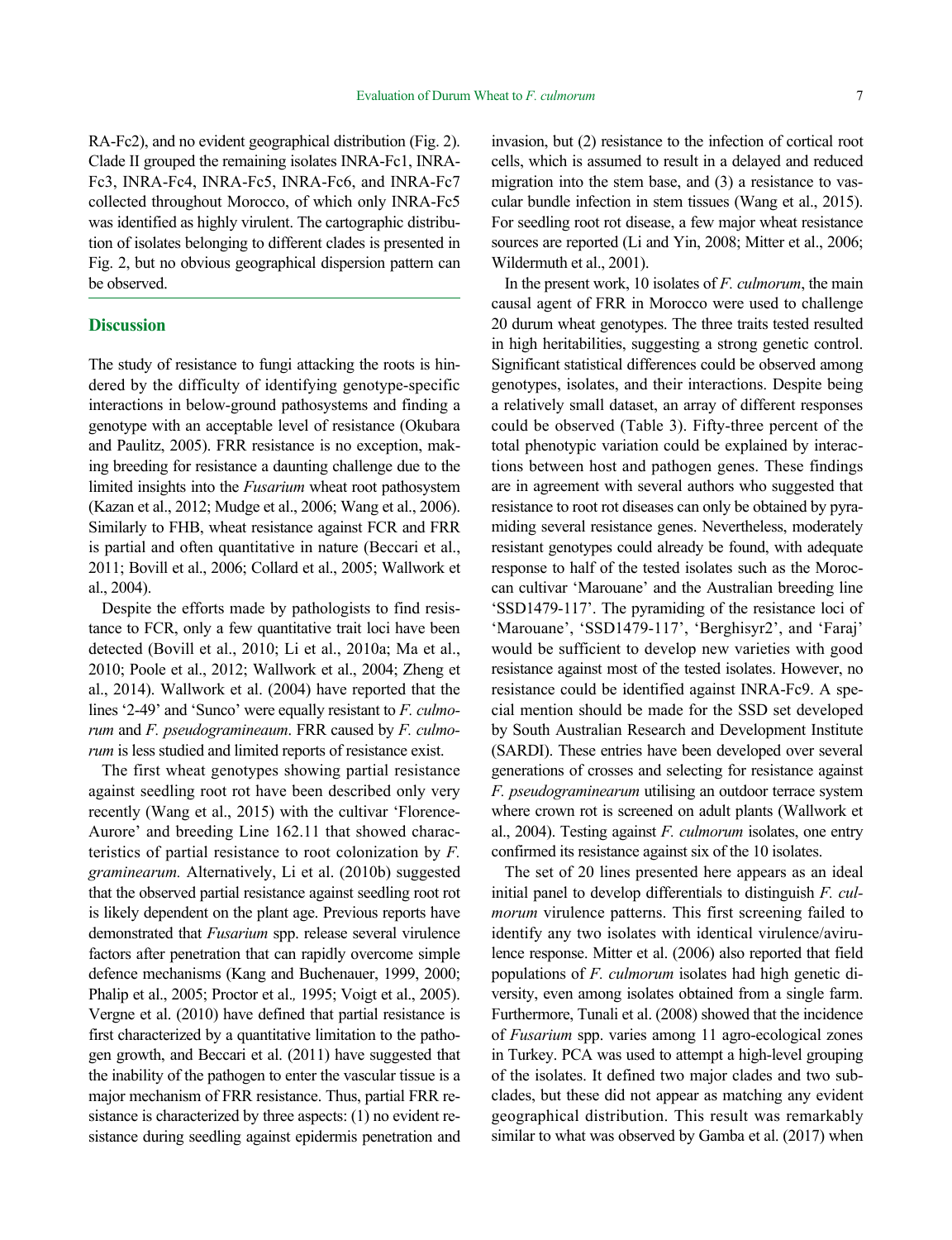attempting to map the race structure of *Pyrenophora triticirepentis* across Morocco. Apparently, the unique socioagro-ecology of this country favors the specialization of different pathotypes in different areas.

In conclusion, FRR caused by *F. culmorum* is a widespread disease in the drylands of the Mediterranean basin and it has major negative effects on durum wheat productivity. Here, we report a first attempt at better characterizing the spectrum of virulence of this fungus and the differential interactions between the durum lines and isolates. Furthermore, we report several interesting sources of resistance that can be exploited by breeders, even though we remain ignorant of the actual mechanism governing it. An international effort to incorporate these additional resistance sources and use them to characterize more isolates should help obtain the answers needed to fight this challenging pathogen.

#### **Conflicts of Interest**

No potential conflict of interest relevant to this article was reported.

#### **References**

- Akinsanmi, O. A., Mitter, V., Simpfendorfer, S., Backhouse, D. and Chakraborty, S. 2004. Identity and pathogenicity of *Fusarium* spp. isolated from wheat fields in Queensland and northern New South Wales. *Aust. J. Agric. Res.* 55:97-107.
- Alahmad, S., Dinglasan, E., Leung, K. M., Riaz, A., Derbal, N., Voss-Fels, K. P., Able, J. A., Bassi, F. M., Christopher, J. and Hickey, L. T. 2018. Speed breeding for multiple quantitative traits in durum wheat. *Plant Methods* 14:36.
- Alvarado, G., López, M., Vargas, M., Pacheco, A., Rodríguez, F., Burgueño, J. and Crossa, J. 2015. META-R (Multi environment trial analysis with R for windows) Version 6.04. CIMMYT Research Data & Software Repository Network, Texcoco, Mexico.
- Backhouse, D., Abubakar, A. A., Burgess, L. W., Dennis, J. I., Hollaway, G. J., Wildermuth, G. B., Wallwork, H. and Henry, F. J. 2004. Survey of *Fusarium* species associated with crown rot of wheat and barley in eastern Australia. *Australas. Plant Pathol.* 33:255-261.
- Beccari, G., Covarelli, L. and Nicholson, P. 2011. Infection processes and soft wheat response to root rot and crown rot caused by *Fusarium culmorum*. *Plant Pathol.* 60:671-684.
- Bovill, W. D., Horne, M., Herde, D., Davis, M., Wildermuth, G. B. and Sutherland, M. W. 2010. Pyramiding QTL increases seedling resistance to crown rot (*Fusarium pseudograminearum*) of wheat (*Triticum aestivum*). *Theor. Appl. Genet.*  121:127-136.
- Bovill, W. D., Ma, W., Ritter, K., Collard, B. C. Y., Davis, M.,

Wildermuth, G. B. and Sutherland, M. W. 2006. Identification of novel QTL for resistance to crown rot in the doubled haploid wheat population 'W21MMT70' × 'Mendos'. *Plant Breed.* 125:538-543.

- Burgess, L. W., Backhouse, D., Summerell, B. A. and Swan, L. J. 2001. Crown rot of wheat. In: *Fusarium- Paul E. Nelson Memorial Symposium*, eds. by B. A. Summerell, J. F. Leslie, D. Backhouse, W. L. Bryden and L. W. Burgess, pp. 271-294. The American Phytopathological Society Press, St. Paul, MN, USA.
- Burgess, L. W., Wearing, A. H. and Toussoun, T. A. 1975. Surveys of Fusaria associated with crown rot of wheat in eastern Australia. *Aust. J. Agric. Res.* 26:791-799.
- Chakraborty, S., Liu, C. J., Mitter, V., Scott, J. B., Akinsanmi, O. A., Ali, S., Dill-Macky, R., Nicol, J., Backhouse, D. and Simpfendorfer, S. 2006. Pathogen population structure and epidemiology are keys to wheat crown rot and *Fusarium* head blight management. *Australas. Plant Pathol.* 35:643-655.
- Chakraborty, S., Obanor, F., Westecott, R. and Abeywickrama, K. 2010. Wheat crown rot pathogens *Fusarium graminearum* and *F. pseudograminearum* lack specialization. *Phytopathology* 100:1057-1065.
- Chekali, S., Gargouri, S., Berraies, S., Gharbi, M. S., Nicol, M. J. and Nasraoui, B. 2013. Impact of *Fusarium* foot and root rot on yield of cereals in Tunisia. *Tunis. J. Plant Prot.* 8:75-86.
- Chung, W.-H., Ishii, H., Nishimura, K., Ohshima, M., Iwama, T. and Yoshimatsu, H. 2008. Genetic analysis and PCR-based identification of major *Fusarium* species causing head blight on wheat in Japan. *J. Gen. Plant Pathol.* 74:364-374.
- Clement, J. A. and Parry, D. W. 1998. Stem-base disease and fungal colonisation of winter wheat grown in compost inoculate with *Fusarium culmorum, F. graminearum* and *Microdochium nivale*. *Eur. J. Plant Pathol.* 104:323-330.
- Collard, B. C. Y., Grams, R. A., Bovill, W. D., Percy, C. D., Jolley, R., Lehmensiek, A., Wildermuth, G. and Sutherland, M. W. 2005. Development of molecular markers for crown rot resistance in wheat: mapping of QTL for seedling resistance in a '2-49' x 'Janz' population. *Plant Breed.* 124:532-537.
- Cook, R. J. 1981. *Fusarium* diseases of wheat and other small grains in North America. In: *Fusarium: diseases, biology and taxonomy*, eds. by P. E. Nelson, T. A. Toussoun and R. J. Cook, pp. 39-52. Pennsylvania State University Press, University Park, PA, USA.
- Cook, R. J. 2010. *Fusarium* root, crown, and foot rots and associated seedling diseases. In: *Compendium of wheat diseases and pests*, 3rd ed., eds. by W. W. Bockus, R. L. Bowden, R. M. Hunger, W. L. Morrill, T. D. Murray and R. W. Smiley, pp. 37-39. The American Phytopathological Society, St. Paul, MN, USA.
- Covarelli, L., Beccari, G., Steed, A. and Nicholson, P. 2012. Colonization of soft wheat following infection of the stem base by *Fusarium culmorum* and translocation of deoxynivalenol to the head. *Plant Pathol.* 61:1121-1129.
- Demeke, T., Clear, R. M., Patrick, S. K. and Gaba, D. 2005. Spe-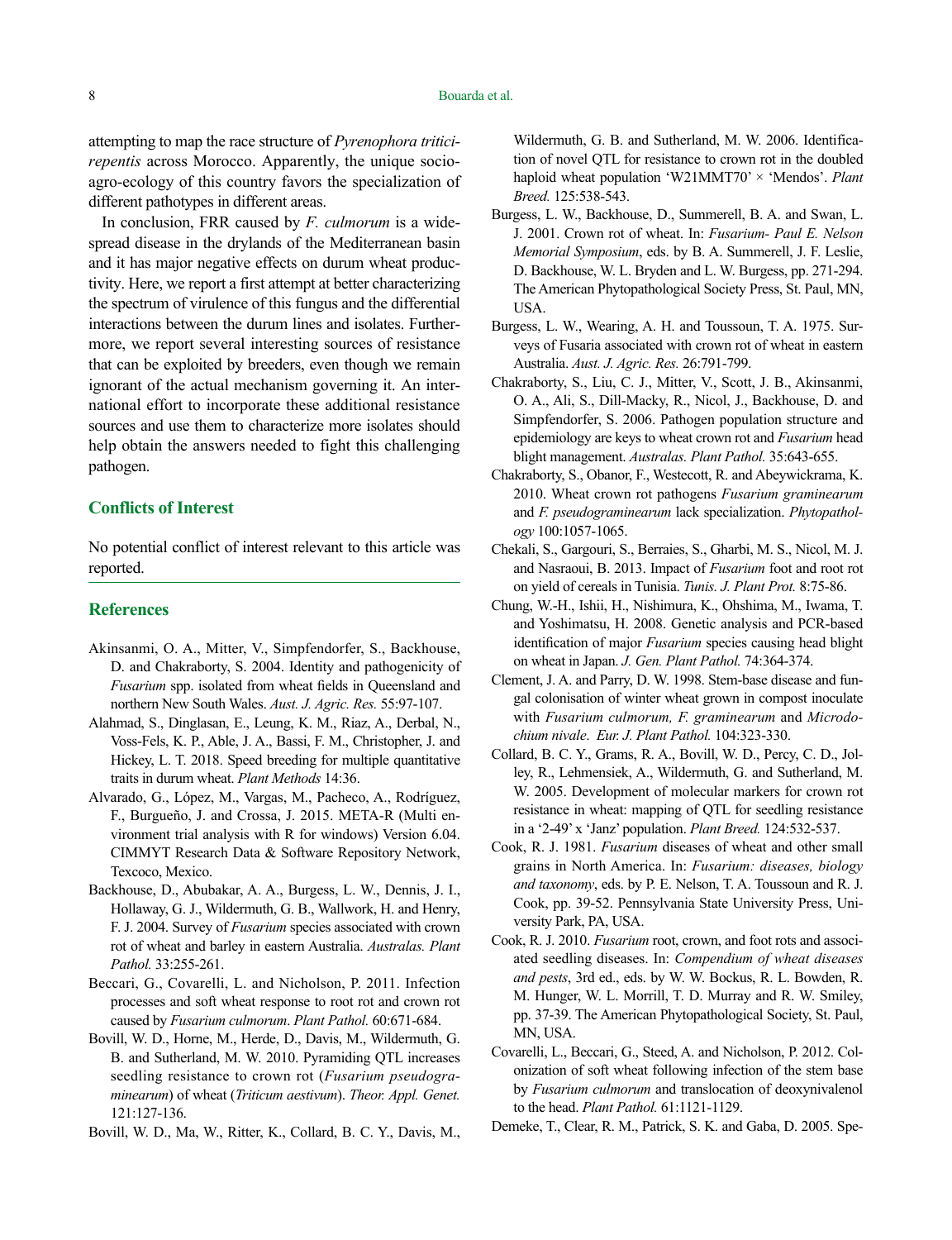cies-specific PCR-based assays for the detection of *Fusarium* species and a comparison with the whole seed agar plate method and trichothecene analysis. *Int. J. Food Microbiol.*  103:271-284.

- Doohan, F. M., Brennan, J. and Cooke, B. M. 2003. Influence of climatic factors on *Fusarium* species pathogenic to cereals. *Eur. J. Plant Pathol.* 109:755-768.
- Diaz Arias, M. M. 2012. *Fusarium* species infecting soybean roots: frequency, aggressiveness, yield impact and interaction with the soybean cyst nematode. Ph.D. thesis. Iowa State University, Ames, IA, USA.
- El Yacoubi, H., Hassikou, R., Badoc, A., Rochdi, A. and Douira, A. 2012. Complexe fongique de la pourriture racinaire du blé tendre au nord-ouest du maroc [Root rot fungal complex of soft wheat in northwestern Morocco]. *Bull. Soc. Pharm. Bordeaux* 151:35-48 (in French).
- El Yousfi, B. 1984. Contribution à l'étude de l'étiologie, de l'épidémiologie et des pertes de rendements dues aux pourritures racinaires du blé et de l'orge [Contribution to the study of the etiology, epidemiology and yield losses due to root rots in wheat and barley]. Mémoire du 3ème cycle Agronomique, Institut Agronomique et Vétérinaire Hassan II, Rabat, Morocco. 175 pp. (in French).
- El Yousfi, B. 2015. Guide du diagnostic des principales maladies des céréales d'automne au Maroc [Guide to the diagnosis of the main diseases of autumn cereals in Morocco]. INRA CRRA de Settat, Settat, Morocco. 13 pp. (in French).
- Gamba, F. M., Bassi, F. M. and Finckh, M. R. 2017. Race structure of *Pyrenophora tritici-repentis* in Morocco. *Phytopathol. Mediterr.* 56:119-126.
- Gebremariam, E. S., Sharma-Poudyal, D., Paulitz, T. C., Erginbas-Orakci, G., Karakaya, A. and Dababat, A. A. 2018. Identity and pathogenicity of *Fusarium* species associated with crown rot on wheat (*Triticum* spp.) in Turkey. *Eur. J. Plant Pathol.* 150:387-399.
- Gelisse, S., Pelzer, E., Doré, T. and Lannou, C. 2006. Contamination des épis et des grains par la fusariose du blé : test de la voie systémique et risque lié aux contaminations tardives [Contamination of ears and grains by Fusarium wilt of wheat: test of the systemic route and risk associated with late contamination]. *Phytoma la Défense des Végétaux* 596:28-32 (in French).
- Ishtiaq, M., Hussain, T., Bhatti, K. H., Adesemoye, T., Maqbool, M., Azam, S. and Ghani, A. 2019. Management of root rot diseases of eight wheat varieties using resistance and biological control agents techniques. *Pak. J. Bot.* 51:327-339.
- Jones, D. G. and Clifford, B. C. 1978. Cereal diseases: their pathology and control. BASF, Ipswich, UK. 279 pp.
- Kang, Z. and Buchenauer, H. 1999. Immunocytochemical localization of fusarium toxins in infected wheat spikes by *Fusarium culmorum*. *Physiol. Mol. Plant Pathol.* 55:275-288.
- Kang, Z. and Buchenauer, H. 2000. Ultrastructural and immunocytochemical investigation of pathogen development and host responses in resistant and susceptible wheat spikes infected

by *Fusarium culmorum*. *Physiol. Mol. Plant Pathol.* 57:255- 268.

- Kazan, K. and Gardiner, D. M. 2018*.* Fusarium crown rot caused by *Fusarium pseudograminearum* in cereal crops: recent progress and future prospects. *Mol. Plant Pathol.* 19:1547- 1562.
- Kazan, K., Gardiner, D. M. and Manners, J. M. 2012. On the trail of a cereal killer: recent advances in *Fusarium graminearum* pathogenomics and host resistance. *Mol. Plant Pathol.*  13:399-413.
- Khabouze, M. 1988. Contribution à l'étude des pourritures racinaires du blé [Contribution to the study of root rots in wheat]. Mémoire du 3ème cycle. Institut Agronomique et Vétérinaire Hassan II, Rabat, Morocco. 113 pp. (in French).
- Kosiak, B., Torp, M., Skjerve, E. and Thrane, U. 2003. The prevalence and distribution of *Fusarium* species in Norwegian cereals: a survey. *Acta Agric. Scand.* 53:168-176.
- Leslie, J. F. and Summerell, B. A. 2006. The *Fusarium* laboratory manual. Blackwell Publishing, Ames, IA, USA. 400 pp.
- Li, G. and Yin, Y. 2008. Jasmonate and ethylene signaling pathway may mediate Fusarium head blight resistance in wheat. *Crop Sci.* 48:1888-1896.
- Li, H. B., Xie, G. Q., Ma, J., Liu, G. R., Wen, S. M., Ban, T., Chakraborty, S. and Liu, C. J. 2010a. Genetic relationships between resistances to Fusarium head blight and crown rot in bread wheat (*Triticum aestivum* L.). *Theor. Appl. Genet.*  121:941-950.
- Li, X., Zhang, J. B., Song, B., Li, H. P., Xu, H. Q., Qu, B., Dang, F. J. and Liao, Y. C. 2010b. Resistance to Fusarium head blight and seedling blight in wheat is associated with activation of a cytochrome P450 gene. *Phytopathology* 100:183-191.
- Lyamani, A. 1988. Wheat root rot in west central Morocco and effects of *Fusarium culmorum* and *Helminthosporium sativum* seed and soil-born inoculum on root rot development, plant emergence and crop yield. Ph.D. thesis. Iowa State University, Ames, IA, USA.
- Ma, L. J., van der Does, H. C., Borkovich, K. A., Coleman, J. J., Daboussi, M. J., Di Pietro, A., Dufresne, M., Freitag, M., Grabherr, M., Henrissat, B., Houterman, P. M., Kang, S., Shim, W. B., Woloshuk, C., Xie, X., Xu, J. R., Antoniw, J., Baker, S. E., Bluhm, B. H., Breakspear, A., Brown, D. W., Butchko, R. A., Chapman, S., Coulson, R., Coutinho, P. M., Danchin, E. G., Diener, A., Gale, L. R., Gardiner, D. M., Goff, S., Hammond-Kosack, K. E., Hilburn, K., Hua-Van, A., Jonkers, W., Kazan, K., Kodira, C. D., Koehrsen, M., Kumar, L., Lee, Y. H., Li, L., Manners, J. M., Miranda-Saavedra, D., Mukherjee, M., Park, G., Park, J., Park, S. Y., Proctor, R. H., Regev, A., Ruiz-Roldan, M. C., Sain, D., Sakthikumar, S., Sykes, S., Schwartz, D. C., Turgeon, B. G., Wapinski, I., Yoder, O., Young, S., Zeng, Q., Zhou, S., Galagan, J., Cuomo, C. A., Kistler, H. C. and Rep, M. 2010. Comparative genomics reveals mobile pathogenicity chromosomes in *Fusarium*. *Nature* 464:367-373.
- Mergoum, M. 1991. Effects of infection by *Fusarium acumina-*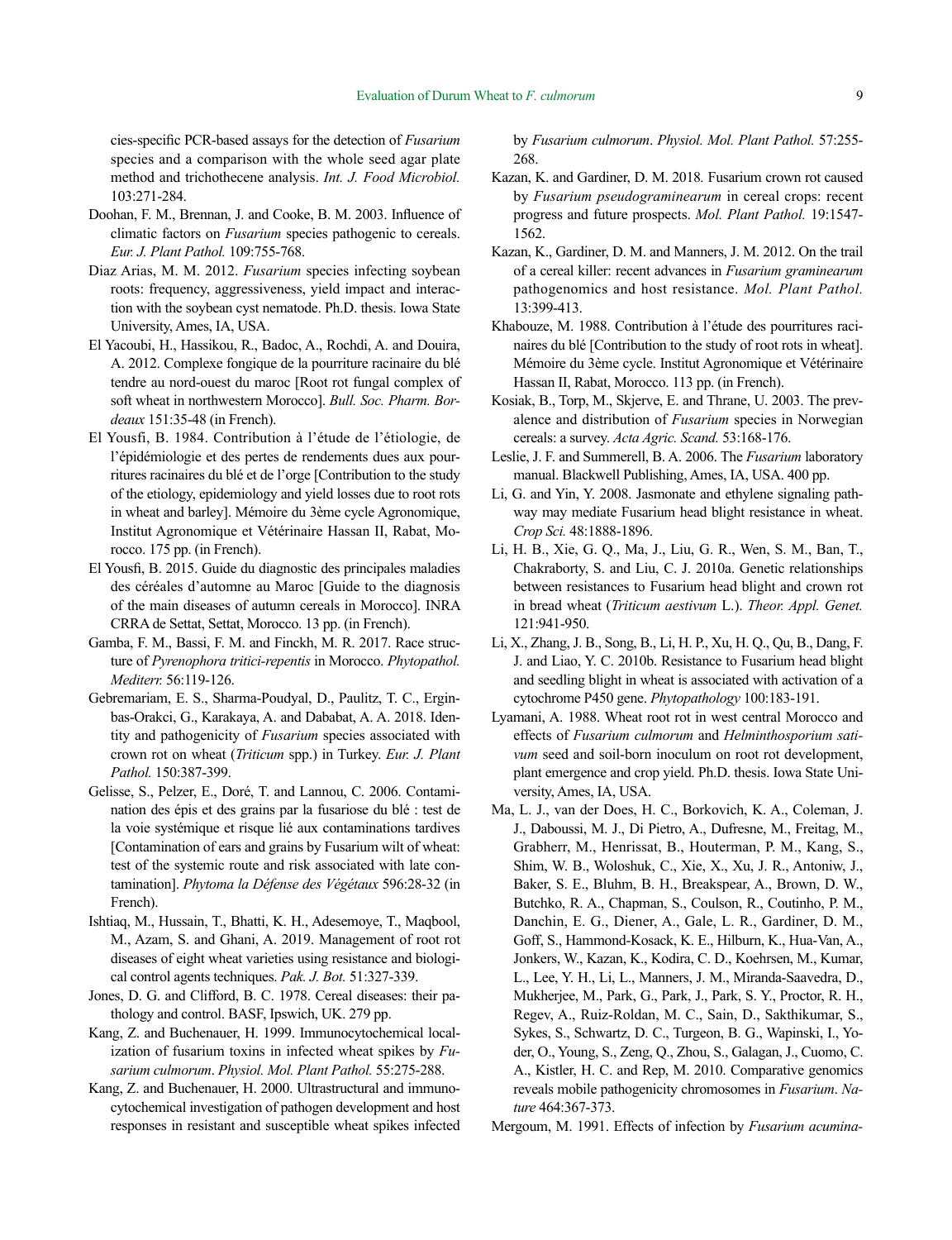*tum*, *Fusarium culmorum* or *Cochliobolus sativus* on wheat. Ph.D. thesis. Colorado State University, Fort Collins, CO, USA.

- Mitter, V., Zhang, M. C., Liu, C. J., Ghosh, R., Ghosh, M. and Chakraborty, S. 2006. A high-throughput glasshouse bioassay to detect crown rot resistance in wheat germplasm. *Plant Pathol.* 55:433-441.
- Mudge, A. M., Dill-Macky, R., Dong, Y., Gardiner, D. M., White, R. G. and Manners, J. M. 2006. A role for the mycotoxin deoxynivalenol in stem colonisation during crown rot disease of wheat caused by *Fusarium graminearum* and *Fusarium pseudograminearum*. *Physiol. Mol. Plant Pathol.* 69:73-85.
- Muthomi, J. W., Schütze, A., Dehne, H. W., Mutitu, E. W. and Oerke, E.-C. 2000. Characterization of *Fusarium culmorum* isolates by mycotoxin production and aggressiveness to winter wheat. *J. Plant Dis. Prot.* 107:113-123.
- Nelson, P. E., Toussoun, T. A. and Marasas, W. F. O. 1983. *Fusarium* species: an illustrated manual for identification. The Pennsylvania State University Press, University Park, PA, USA. 206 pp.
- Nsarellah, N., Lhaloui, S. and Nachit, M. 2000. Breeding durum wheat for biotic stresses in the Mediterranean region. In: *Durum wheat improvement in the Mediterranean region: new challenges*, eds. by C. Royo, M. Nachit, N. Di Fonzo and J. L. Araus, pp. 341-347. CIHEAM, Zaragoza, Spain.
- Oufensou, S., Balmas, V., Scherm, B., Rau, D., Camiolo, S., Prota, V. A., Ben-Attia, M., Gargouri, S., Pasquali, M., El-Bok, S. and Migheli, Q. 2019. Genetic variability, chemotype distribution, and aggressiveness of Fusarium culmorum on durum wheat in Tunisia. *Phytopathol. Mediterr.* 58:103-113.
- Okubara, P. A. and Paulitz, T. C. 2005. Root defense responses to fungal pathogens: a molecular perspective. *Plant Soil* 274:215-226.
- Pacheco, A., Vargas, M., Alvarado, G., Rodríguez, F., Crossa, J. and Burgueño, J. 2015. GEA-R (Genotype x Environment analysis with R for windows) version 4.1. CIMMYT Research Data & Software Repository Network, Texcoco, Mexico.
- Parry, D. W., Jenkinson, P. and McLeod, L. 1995. *Fusarium* ear blight (scab) in small grain cereals: a review. *Plant Pathol.* 44:207-238.
- Paulitz, T. C. 2006. Low input no-till cereal production in the Pacific Northwest of the U.S.: the challenges of root diseases. *Eur. J. Plant Pathol.* 115:271-281.
- Phalip, V., Delalande, F., Carapito, C., Goubet, F., Hatsch, D., Leize-Wagner, E., Dupree, P., Dorsselaer, A. V. and Jeltsch, J. M. 2005. Diversity of the exoproteome of *Fusarium graminearum* grown on plant cell wall. *Curr. Genet.* 48:366-379.
- Poole, G. J., Smiley, R. W., Paulitz, T. C., Walker, C. A., Carter, A. H., See, D. R. and Garland-Campbell, K. 2012. Identification of quantitative trait loci (QTL) for resistance to Fusarium crown rot (*Fusarium pseudograminearum*) in multiple assay environments in the Pacific Northwestern US. *Theor. Appl. Genet.* 125:91-107.
- Proctor, R. H., Hohn, T. M. and McCormick, S. P. 1995. Reduced virulence of *Gibberella zeae* caused by disruption of a trichothecene toxin biosynthetic gene. *Mol. Plant-Microbe Interact.*  8:593-601.
- Purss, G. S. 1971. Pathogenic specialization in *Fusarium graminearum*. *Aust. J. Agric. Res.* 22:553-561.
- Rossi, V., Cervi, C., Chiusa, G. and Languasco, L. 1995. Fungi associated with foot rots on winter wheat in Northwest Italy. *J. Phytopathol.* 143:115-119.
- Scherm, B., Balmas, V., Spanu, F., Pani, G., Delogu, G., Pasquali, M. and Migheli, Q. 2013. *Fusarium culmorum*: causal agent of foot and root rot and head blight on wheat. *Mol. Plant Pathol.* 14:323-341.
- Smiley, R. W., Gourlie, J. A., Easley, S. A., Patterson, L. M. and Whittaker, R. G. 2005. Crop damage estimates for crown rot of wheat and barley in the Pacific Northwest. *Plant Dis*. 89:595-604.
- Snijders, C. H. A. 1990. Systemic fungal growth of *Fusarium culmorum* in stems of winter wheat. *J. Phytopathol.* 129:133- 140.
- Strausbaugh, C. A., Overturf, K. and Koehn, A. C. 2005. Pathogenicity and real-time PCR detection of *Fusarium* spp. in wheat and barley roots. *Can. J. Plant Pathol.* 27:430-438.
- Tunali, B., Nicol, J. M., Hodson, D., Uçkun, Z., Büyük, O., Erdurmuş, D., Hekimhan, H., Aktaş, H., Akbudak, M. A. and Bağci, S. A. 2008. Root and crown rot fungi associated with spring, facultative, and winter wheat in Turkey. *Plant Dis.* 92:1299-1306.
- Van Wyk, P. S., Los, O., Rheeder, J. P. and Marasas, W. F. O. 1987. *Fusarium* species associated with crown rot of wheat in the Humansdorp District, Cape Province. *Phytophylactica* 19:343-344.
- Vergne, P., Maene, M., Gabant, G., Chauvet, A., Debener, T. and Bendahmane, M. 2010*.* Somatic embryogenesis and transformation of the diploid *Rosa chinensis* cv Old Blush*. Plant Cell Tissue Organ Cult.* 100:73-81.
- Voigt, C. A., Schäfer, W. and Salomon, S. 2005. A secreted lipase of *Fusarium graminearum* is a virulence factor required for infection of cereals. *Plant J.* 42:364-375.
- Wagacha, J. M. and Muthomi, J. W. 2007. *Fusarium culmorum:*  infection process, mechanisms of mycotoxin production and their role in pathogenesis in wheat. *Crop Prot.* 26:877-885.
- Wallwork, H., Butt, M., Cheong, J. P. E. and Williams, K. J. 2004. Resistance to crown rot in wheat identified through an improved method for screening adult plants. *Australas. Plant Pathol.* 33:1-7.
- Wang, H., Hwang, S. F., Eudes, F., Chang, K. F., Howard, R. J. and Turnbull, G. D. 2006. Trichothecenes and aggressiveness of *Fusarium graminearum* causing seedling blight and root rot in cereals. *Plant Pathol.* 55:224-230.
- Wang, Q., Vera Buxa, S., Furch, A., Friedt, W. and Gottwald, S. 2015. Insights into *Triticum aestivum* seedling root rot caused by *Fusarium graminearum*. *Mol. Plant-Microbe Interact*. 28:1288-1303.